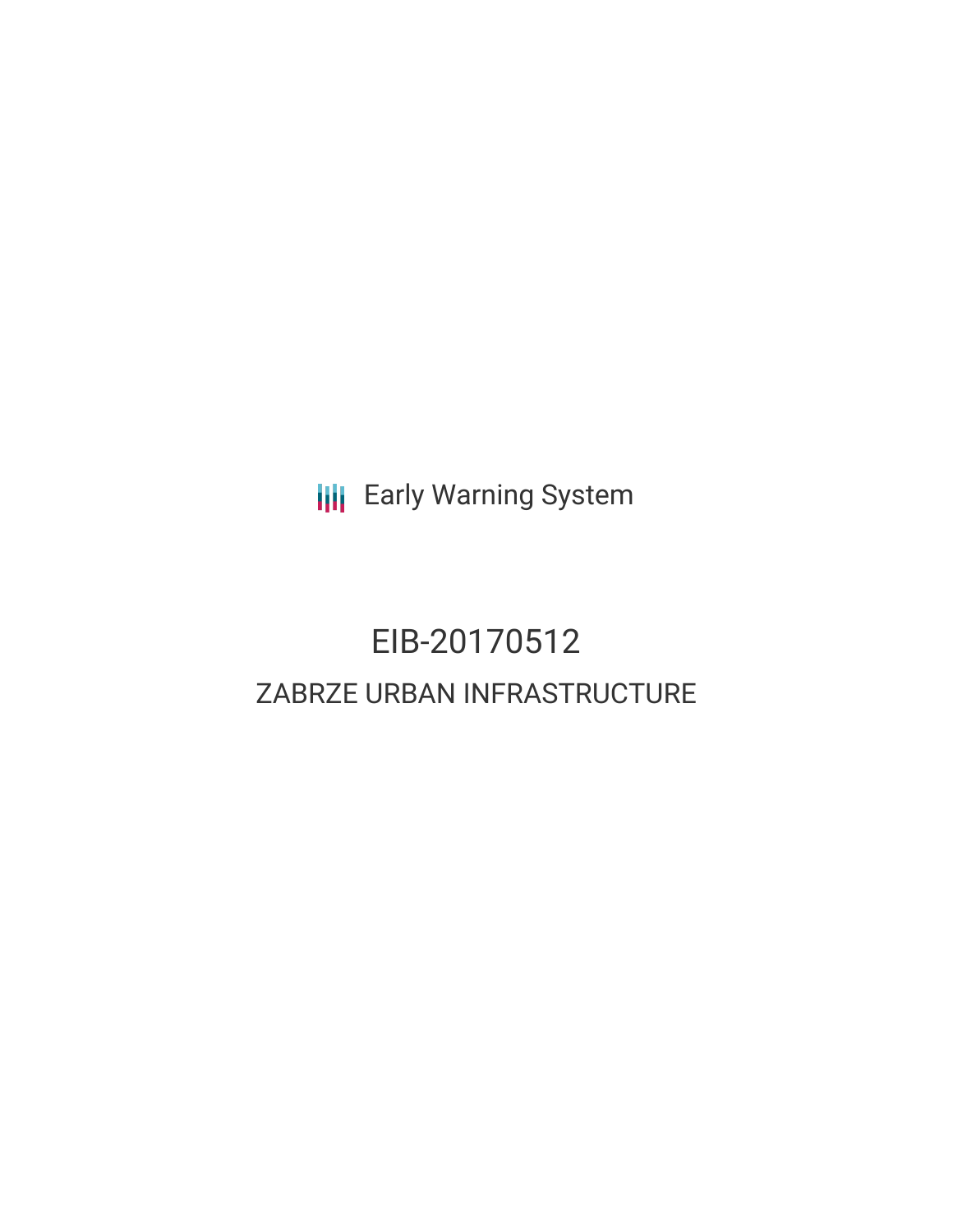

#### **Quick Facts**

| <b>Countries</b>               | Poland                                                                              |
|--------------------------------|-------------------------------------------------------------------------------------|
| <b>Specific Location</b>       | Zabrze                                                                              |
| <b>Financial Institutions</b>  | European Investment Bank (EIB)                                                      |
| <b>Status</b>                  | Proposed                                                                            |
| <b>Bank Risk Rating</b>        | U                                                                                   |
| <b>Borrower</b>                | THE CITY OF ZABRZE                                                                  |
| <b>Sectors</b>                 | Construction, Education and Health, Infrastructure, Transport, Water and Sanitation |
| <b>Investment Type(s)</b>      | Loan                                                                                |
| <b>Investment Amount (USD)</b> | $$92.00$ million                                                                    |
| <b>Project Cost (USD)</b>      | \$186.35 million                                                                    |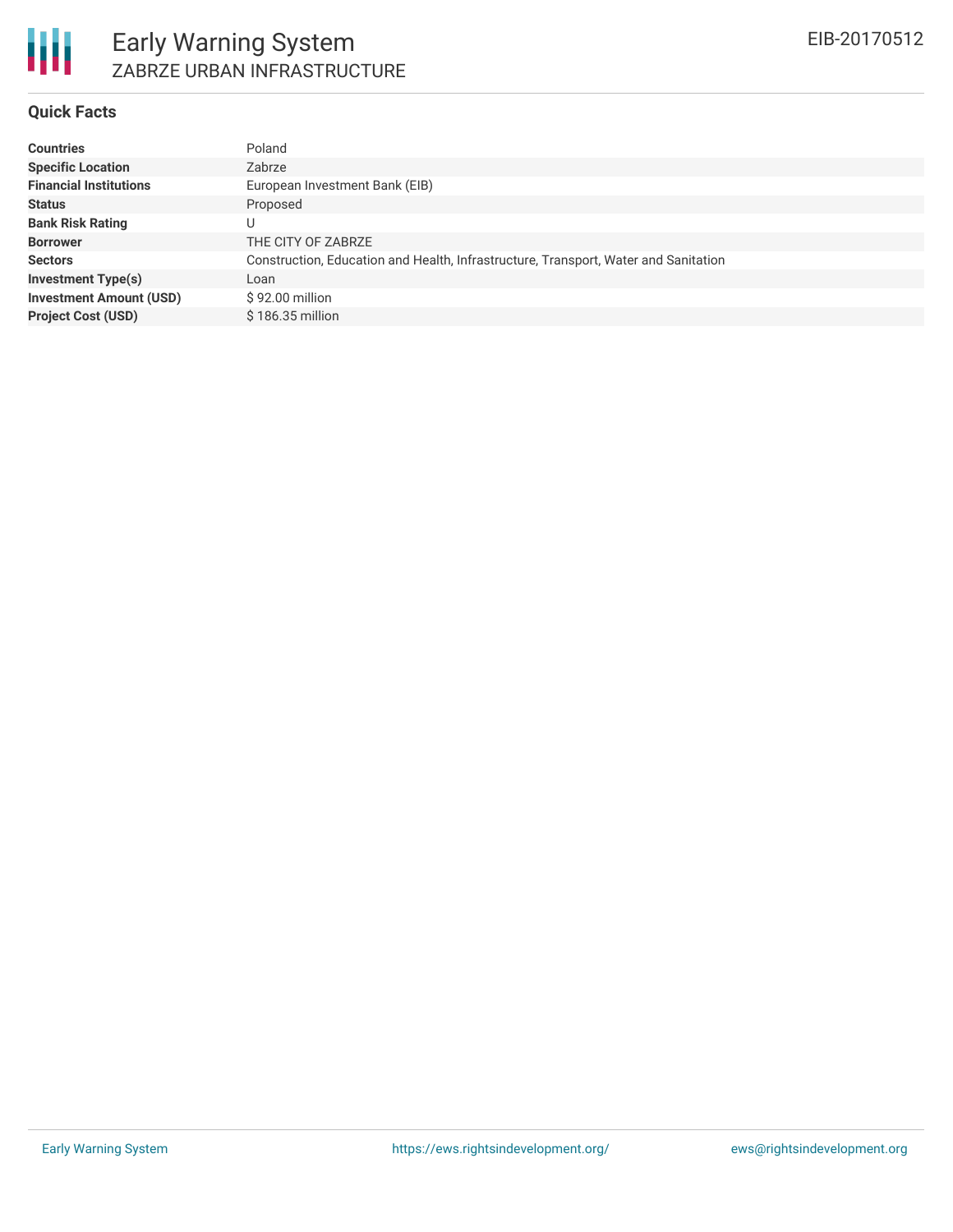

#### **Project Description**

This project finances eligible investments in urban development and modernization of municipal infrastructure in the city of Zabrze. These investments will primarily be in the sectors of urban roads and public transport, water, social, education, culture, sports and other public infrastructure and services, including energy efficiency measures.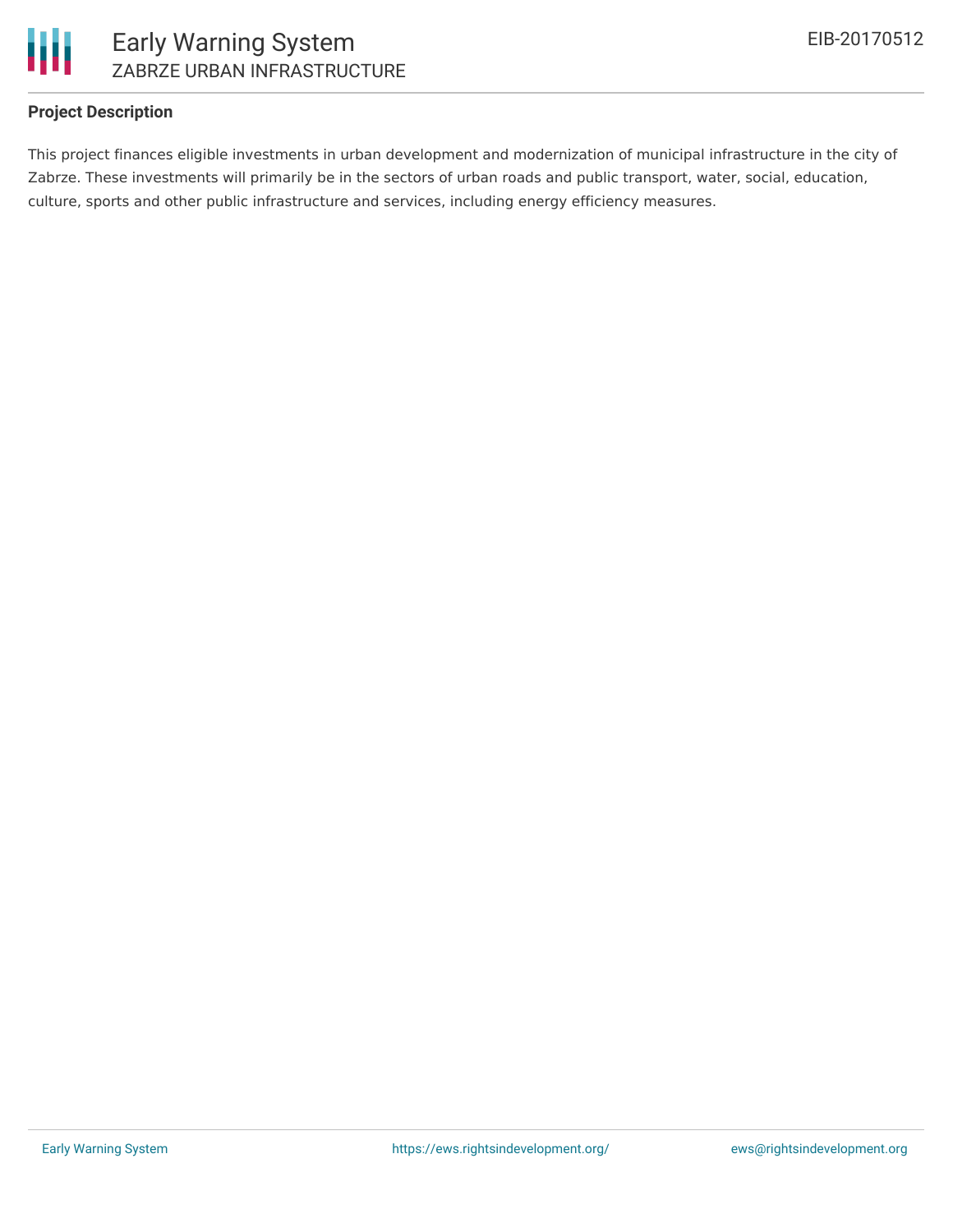#### **Investment Description**

European Investment Bank (EIB)